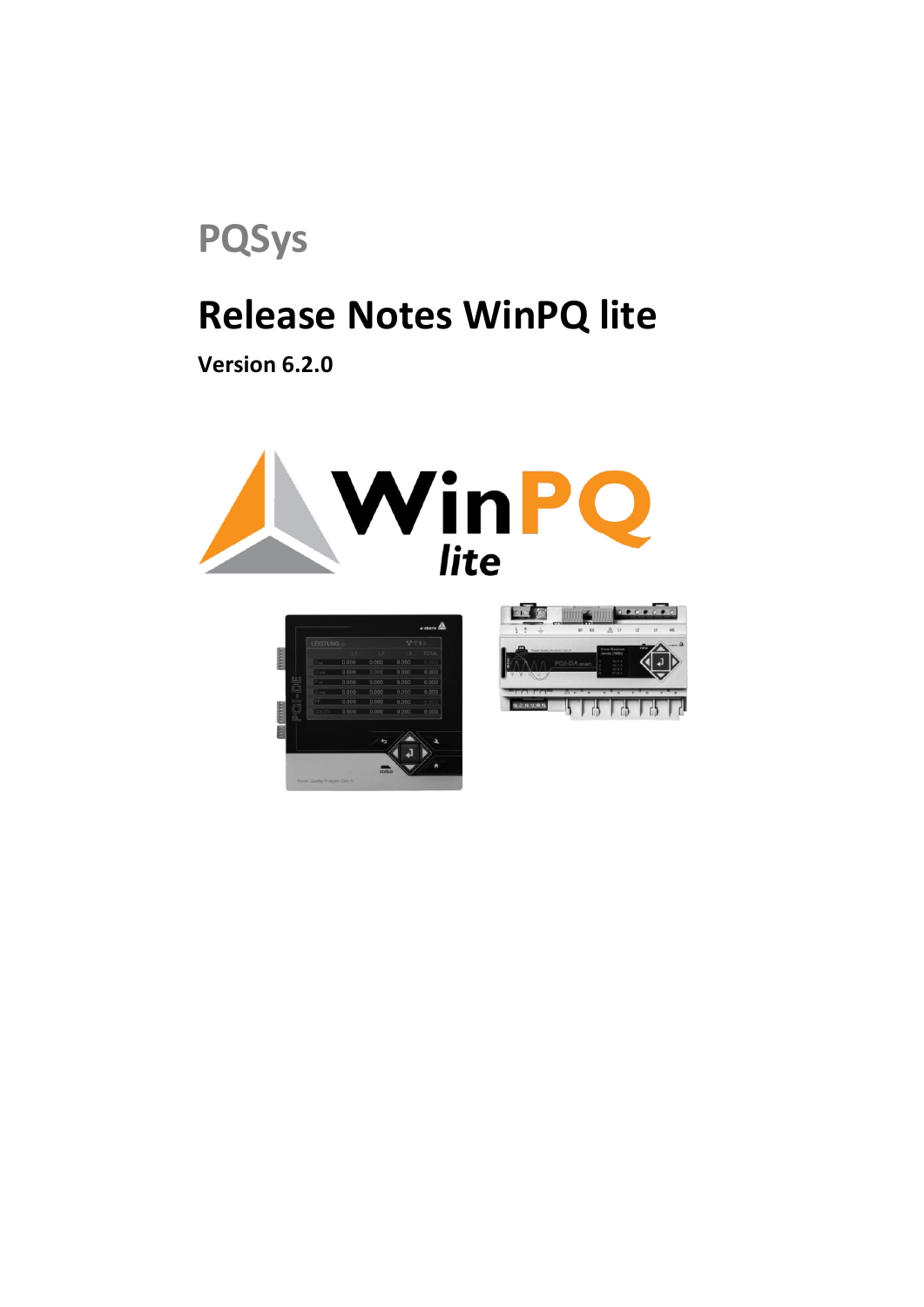

# **Software WinPQ lite 6.2.0**

## **Features and news**

- New template for PQI-DA smart and PQI-DE added according to the new PQ standard of IEC62749
- Files in Explorer Show function added for the import function

## **Security relevant contents**

■ Adjustment of the ticket exchange when calling the parameterization via the WinPQlite in SSH

## **Improvements and fixes**

- **P** PopUp window for inactivity is now kept in the foreground
- **Improvements in the calibration function**
- $\blacksquare$  New translations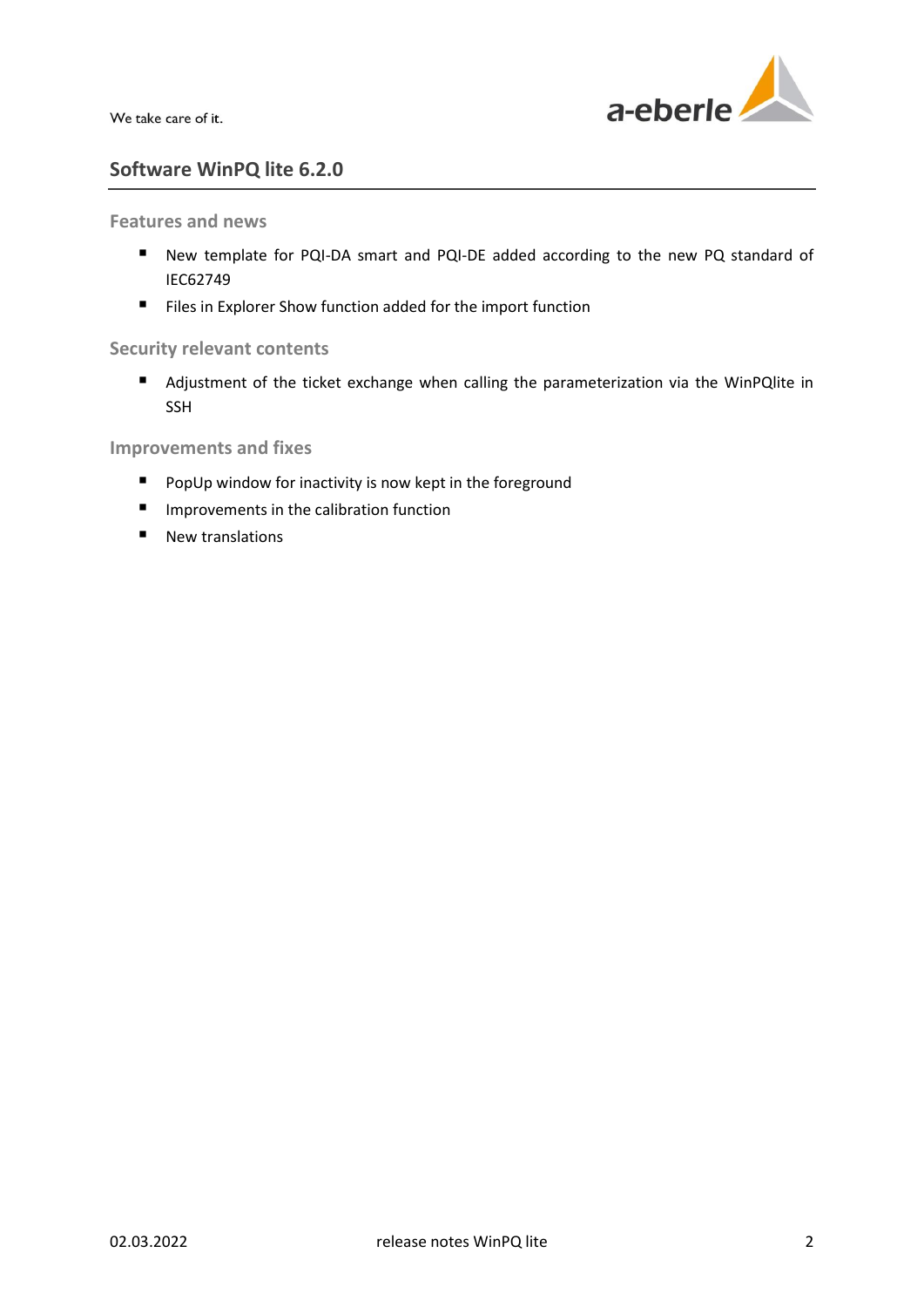

# **Software WinPQ lite 6.1.0**

#### **Features and news**

Visualization of the residual current measured quantities in the online data

## **Security relevant contents**

- Automatic deletion of the key pairs on the devices, when users are removed
- **Updating the components of SSH communication**

# **Improvements and fixes**

- Update and completion of the French translation
- **Improvement of the delta export**
- Data retrieval behavior in the Data Explorer and Archive functions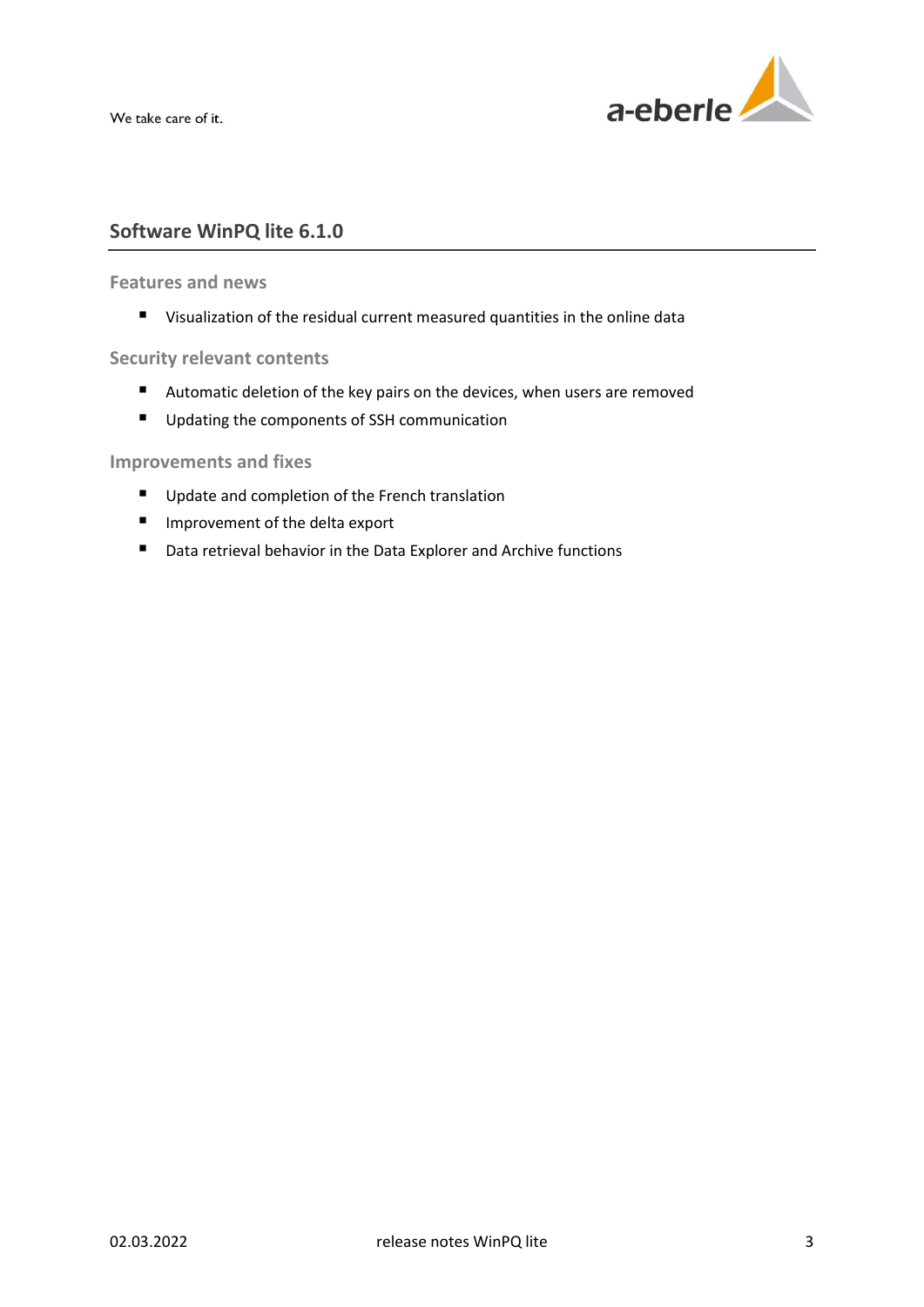

# **Software WinPQ lite 6.0.0**

**Features and news**

- Monitoring of measured values with GUI configurable
- Connection to device will be automatically closed after inactivity of user (Default value = 10 min.)
- Online values of the residual current measurement
- Addition of unit prefixes for power and energy in WinPQ lite
- Display of the IEC61850 status in the device status
- **Parameterization of time settings now as well in UTC time standard possible**
- French user manual added
- Addition of ripple control group names
- Summer/winter time of trigger criterion added to recorder treeview
- Calibration with SSH

#### **Security relevant contents**

- Update of the components of SSH communication
- Support setup and operation RADIUS protocol with PQI-DA smart and -DE

#### **Improvements and fixes**

- WinPQ lite detects a missing network connectivity reliable at FW-Update
- Reboot of the device after a complete calibration with Kalib Software (requires licence)
- WinPQ lite: Returning a notification if transferred parameters were incorrect
- Enhancement of the window size for 4k desktops
- Button order unified